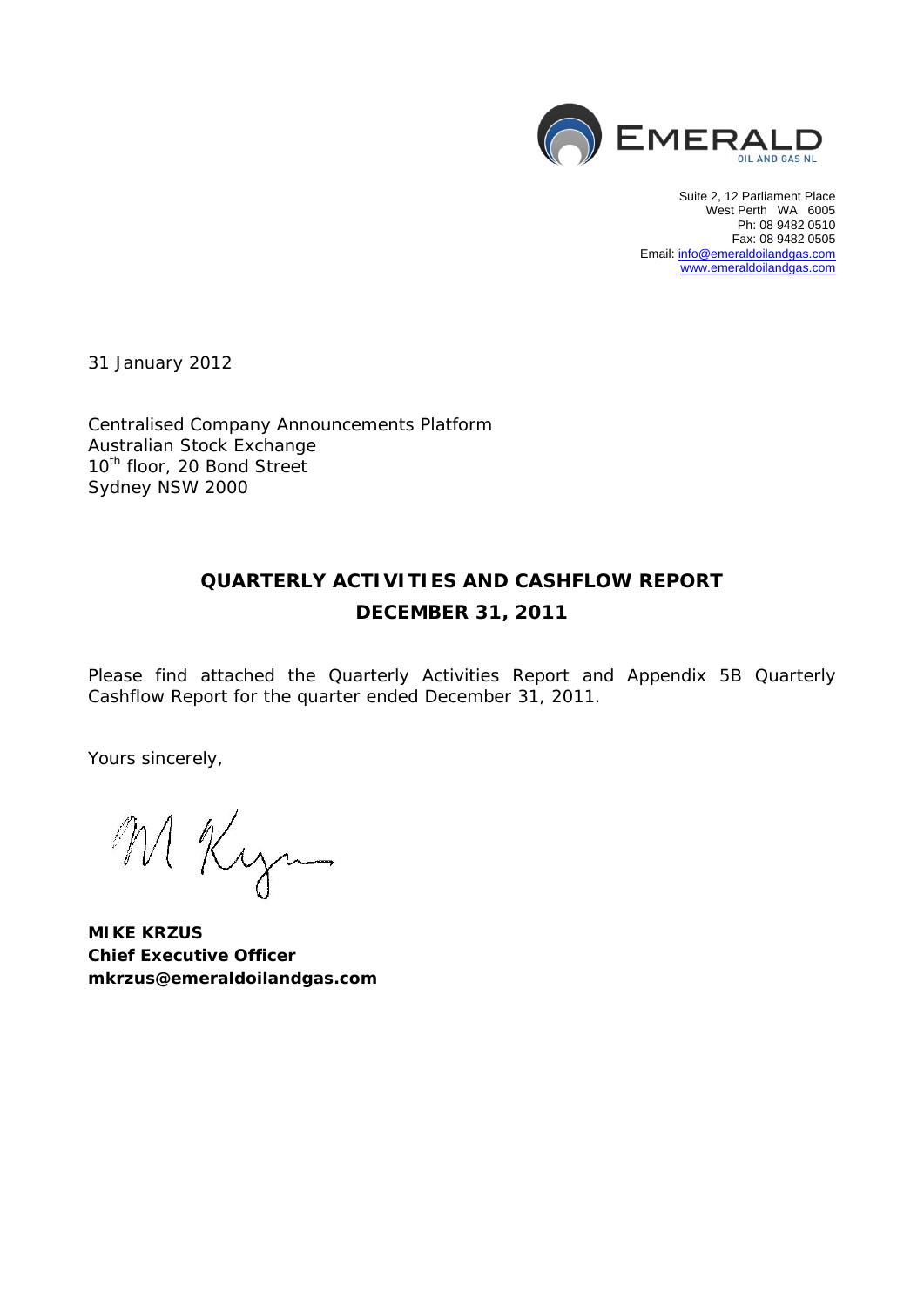

## **ASX Release**

#### **31 January 2012**

**EMERALD OIL & GAS NL**  Suite 2, 12 Parliament Place West Perth WA 6005 Tel: +61 8 9482 0510 Fax: +61 8 9482 0505

Contact:

**MIKE KRZUS**  Managing Director *mkrzus@emeraldoilandgas.com*

#### **MORGAN BARRON**

Company Secretary *mbarron@emeraldoilandgas.com* 

**E-MAIL:**  *info@emeraldoilandgas.com* 

**WEBSITE:**  *www.emeraldoilandgas.com*

#### **Directors/Officers:**

Jeremy Shervington – Non Exec Chairman Mike Krzus – Managing Director John Hannaford – Non Exec Director McAndrew Rudisill – Non Exec Director Nathan Featherby – Non Exec Director Laurie Shervington – Alternate Director

#### **Issued Capital (30 Jan 12):**

807,656,643 Shares (EMR) 78,744,568 Listed options (EMRO) 184,261,115 Unlisted options

#### **Market Capitalisation (30 Jan 12):**  Undiluted  $~524m$  (@ 3.0 cents)

**Cash on hand (31 Dec 11)**   $~50.9m$ 

**ASX Codes:**  EMR, EMRO

#### **QUARTERLY ACTIVITIES REPORT FOR THREE MONTHS ENDED 31 DECEMBER 2011**

# **Highlights**

#### **USA**

- *Green River Basin Shale Oil,* Colorado/Wyoming
	- **Green River Basin (GRB) Niobrara shale oil play production potential demonstrated with over 500 bopd from a horizontal well near Emerald acreage**
	- **Additional 19,000 net lease acres to be acquired by GRBJV**
- *Appalachian Gas*, Kentucky
	- **Additional well hookups awaiting commissioning of new sour gas plant.**

#### **CORPORATE**

 **Share placement well progressed, raising up to AUD\$5m.**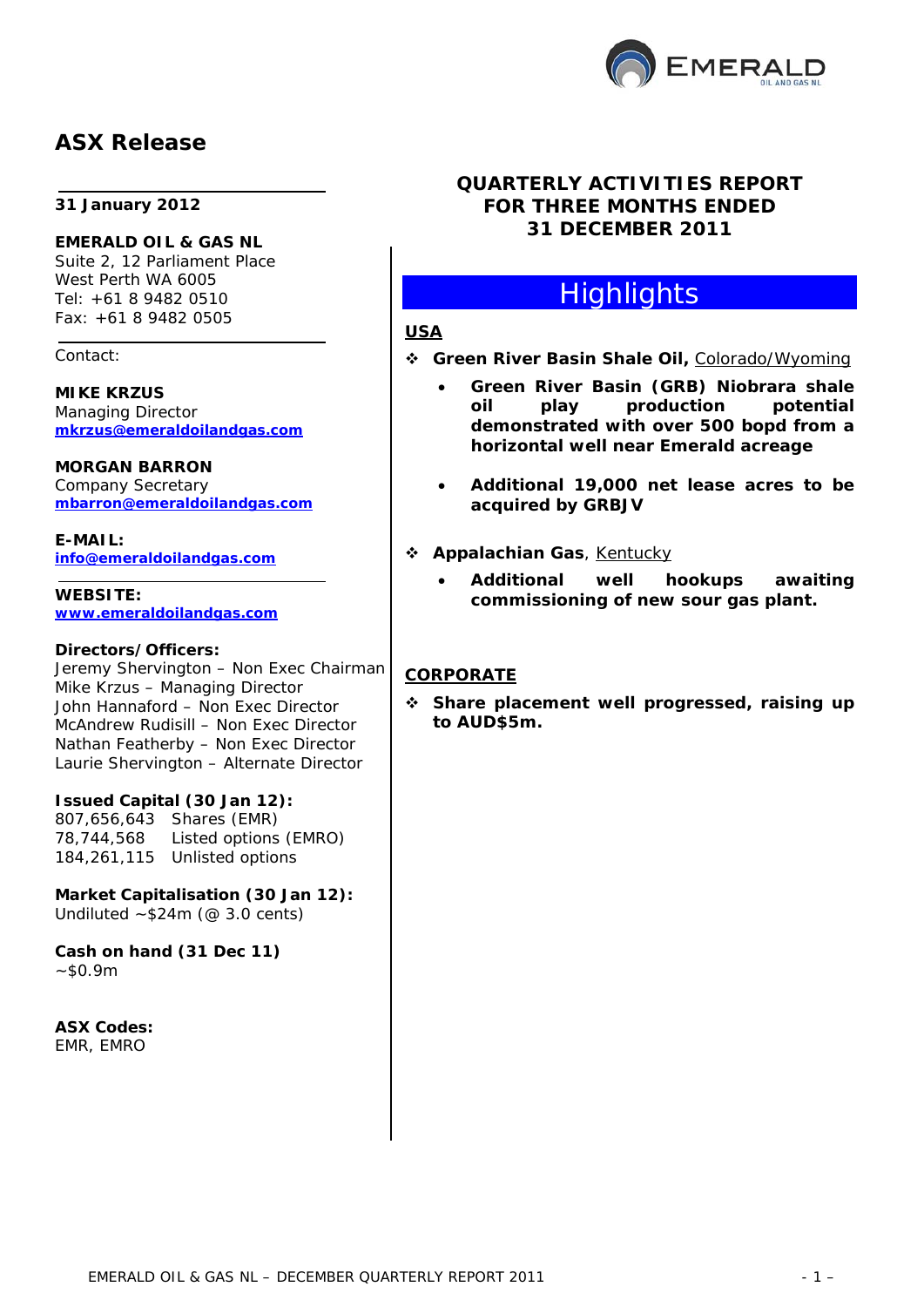# **USA Projects**

**Green River Basin - Colorado/Wyoming USA** *(Emerald 45% Interest)* 

#### **H Highlights s:**

- $\dot{\mathbf{v}}$  Well results including over 500 barrels of oil per day (bopd) oil from a **horizontal well and around 100 bopd from single zones in several vertical** horizontal well and around 100 bopd from single zones in several vertical<br>wells near Emerald demonstrates potential of Green River Basin (GRB) Shale oil play in Colorado/Wyoming, USA
- **2** Additional 8,550 net lease acres to be offered to Emerald by Entek

Emerald holds a 45% working interest in the Green River Basin JV (GRBJV.) The GRBJV holds approximately 86,000 gross acres (35,000 net EMR) over a highly prospective Niobrara Shale oil play, a partially developed Coal Bed Methane field and an 18 mile long gas gathering pipeline. V<br>eeg<br>dd



A three well appraisal drilling program that commenced last July was successfully concluded at the beginning of December. The appraisal drilling program yielded a large amount of valuable technical information which will now be used for planning future wells.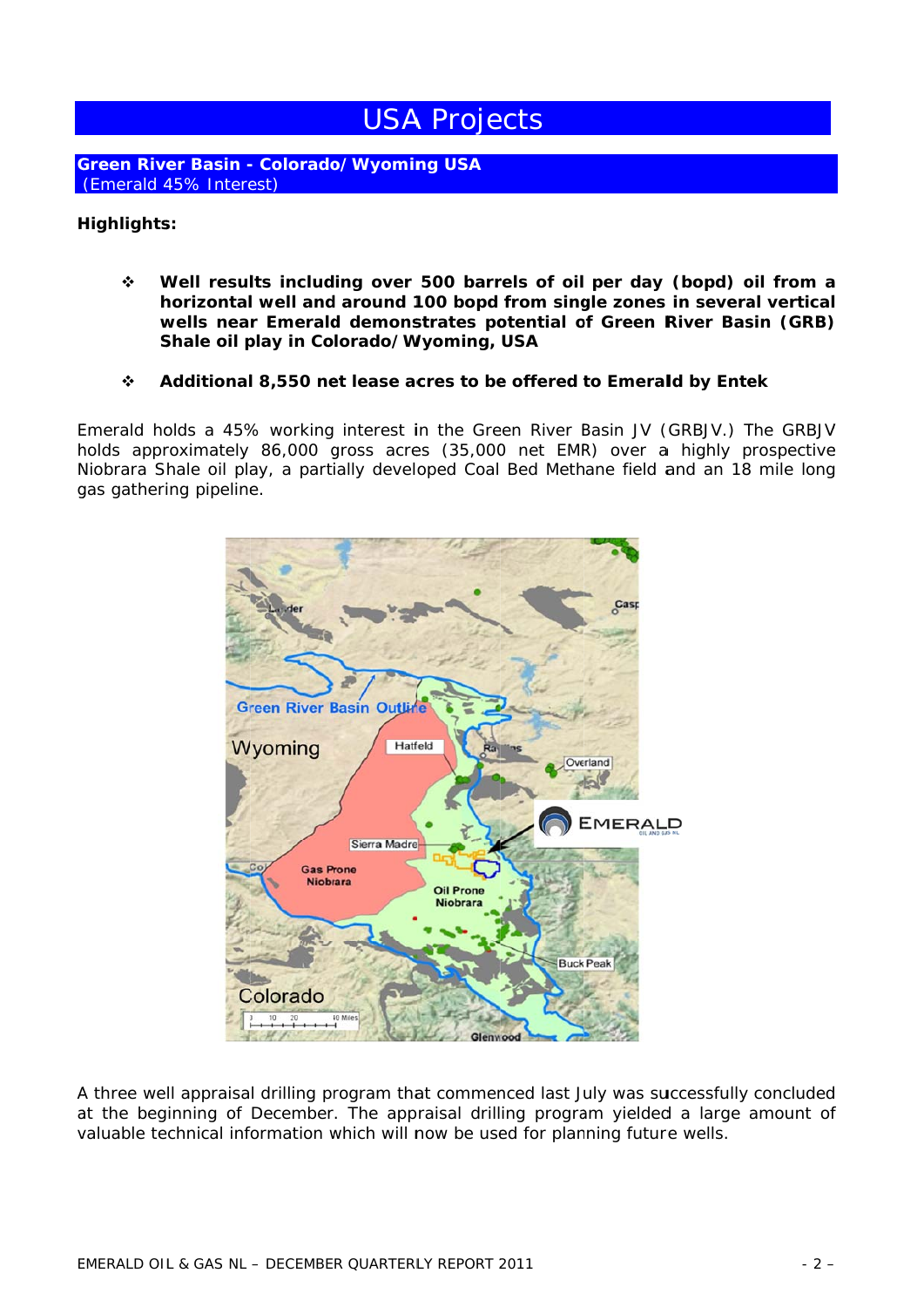The wells intersected multiple, intensely fractured zones above, below and within four prospective oil pay zones or "benches" in the Niobrara shale. The entire Niobrara shale section and large shale sections above and below the Niobrara are oil charged.

Significantly more prospective pay zones requiring separate frac treatments were encountered than originally anticipated. Five small experimental frac designs were trialled in the lowermost section of the wells before the remaining  $20<sup>+</sup>$  prospective individual zones in the wells were perforated and treated with small crude oil breakdown treatments in an attempt to establish communication with the wells' natural fracture systems before operations shut down for the season.

The wells are currently producing approximately 10 bopd of 40°API high quality light oil, with no water production and a Gas Oil Ratio (GOR) of between 1,000 and 2,000 Scf/bbl.

The wells were designed to gather technical information and experiment with different frac treatments in preparation for the 2012 drilling program and only small experimental frac treatments in the less prospective, lower zones were completed due to operational time constraints. Low production rates were not unexpected. However, the most potentially prospective zones in the wells remain unstimulated, with no hydraulic fracture treatments yet attempted. These zones will be a focus of the 2012 well program.

Quicksilver Resources and other competitors in an area some 25 miles to the south of EMR's Niobrara shale oil acreage in the Green River Basin were more successful with their frac trials in 2011 and have announced significant flow rates from wells using different frac treatments and horizontal drilling. The Company is confident that similar results will be obtained when these techniques are applied to GRBJV wells, as key geological characteristics of the Niobrara shale are continuous over the area. Analogous production performance could be expected from GRBJV wells once horizontal drilling and similar frac treatments are applied. Vertical well production performance from wells on and near EMR's acreage, as shown below, also suggests high flow rates are likely with horizontal wells and optimal frac designs.

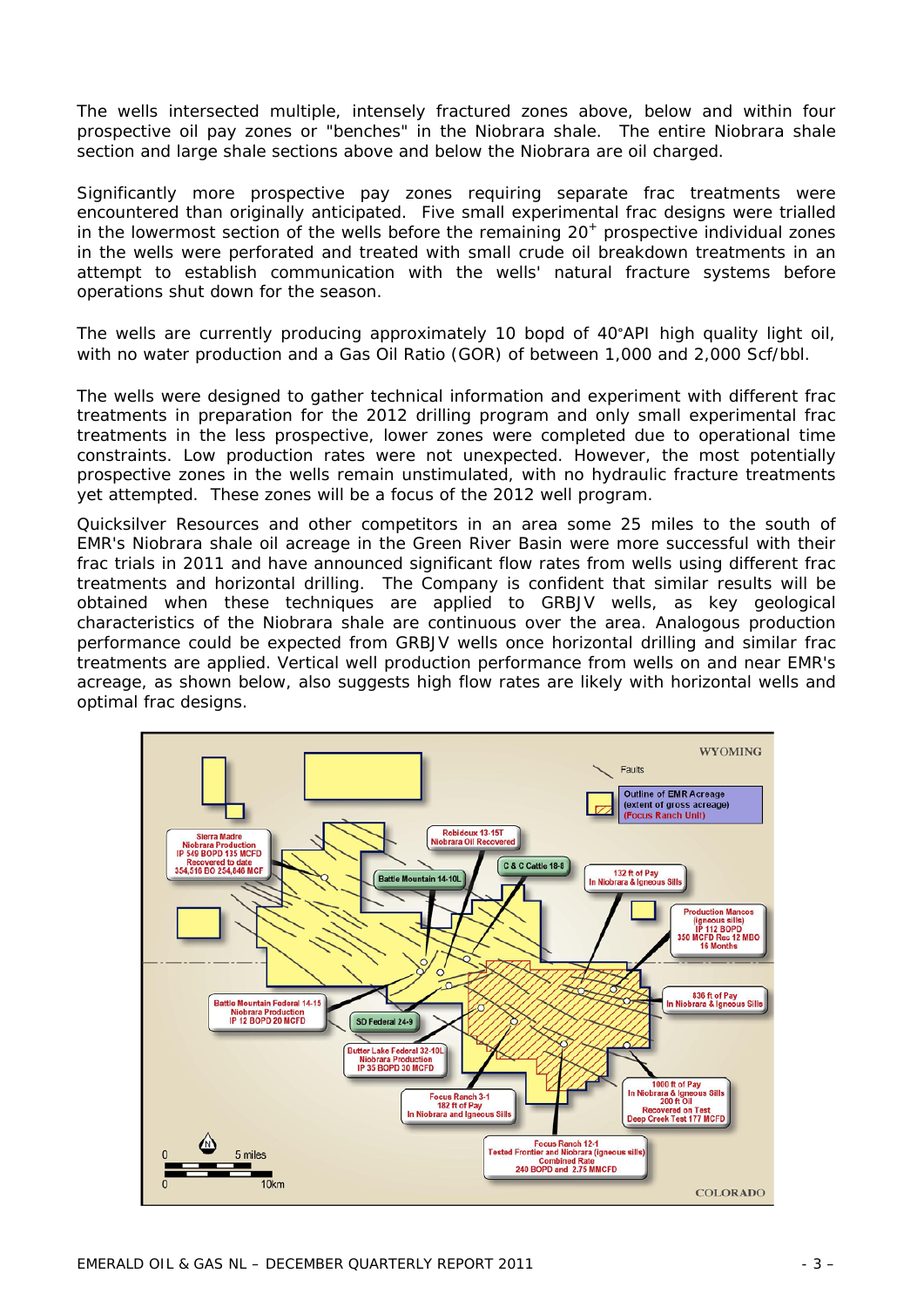#### **Competitor Well Results**

Several operators including Quicksilver, Shell and Gulfport experimented with various well designs and hydraulic fracture stimulation techniques during 2011, with Quicksilver and Shell reporting some promising initial results during the quarter.

Quicksilver recently completed a drilling program consisting of 6 vertical wells and 1 horizontal well. They recently announced initial production results including over 500 bopd from their horizontal well and around 100 bopd from single, fracced, Niobrara zones in their vertical wells. Only about half of the 3,000 ft horizontal lateral currently producing 500 bopd was able to be fracced before operations were shut down due to wildlife stipulations, suggesting the well should be capable of significantly higher oil rates once the rest of the well is fracced.

Shell also reports 80 to 100 bopd from 2 vertical wells they re-entered during 2011 and production reports from 2 horizontal wells are expected in Q1 2012.



Although Quicksilver and Shell have clearly demonstrated the production potential of the Niobrara Shale in GRB, specific technical details of their frac treatments are confidential. Technical details are expected to become known to the industry over the coming months and the Company plans to apply similar fracture stimulations and horizontal drilling techniques to GRBJV wells during the 2012 operating season.

#### **GRBJV 2012 Work Program**

EMR and ETE now plan to conduct a detailed technical review of the results of the 2011 appraisal program in February before finalising a 2012 GRBJV Work Program and Budget.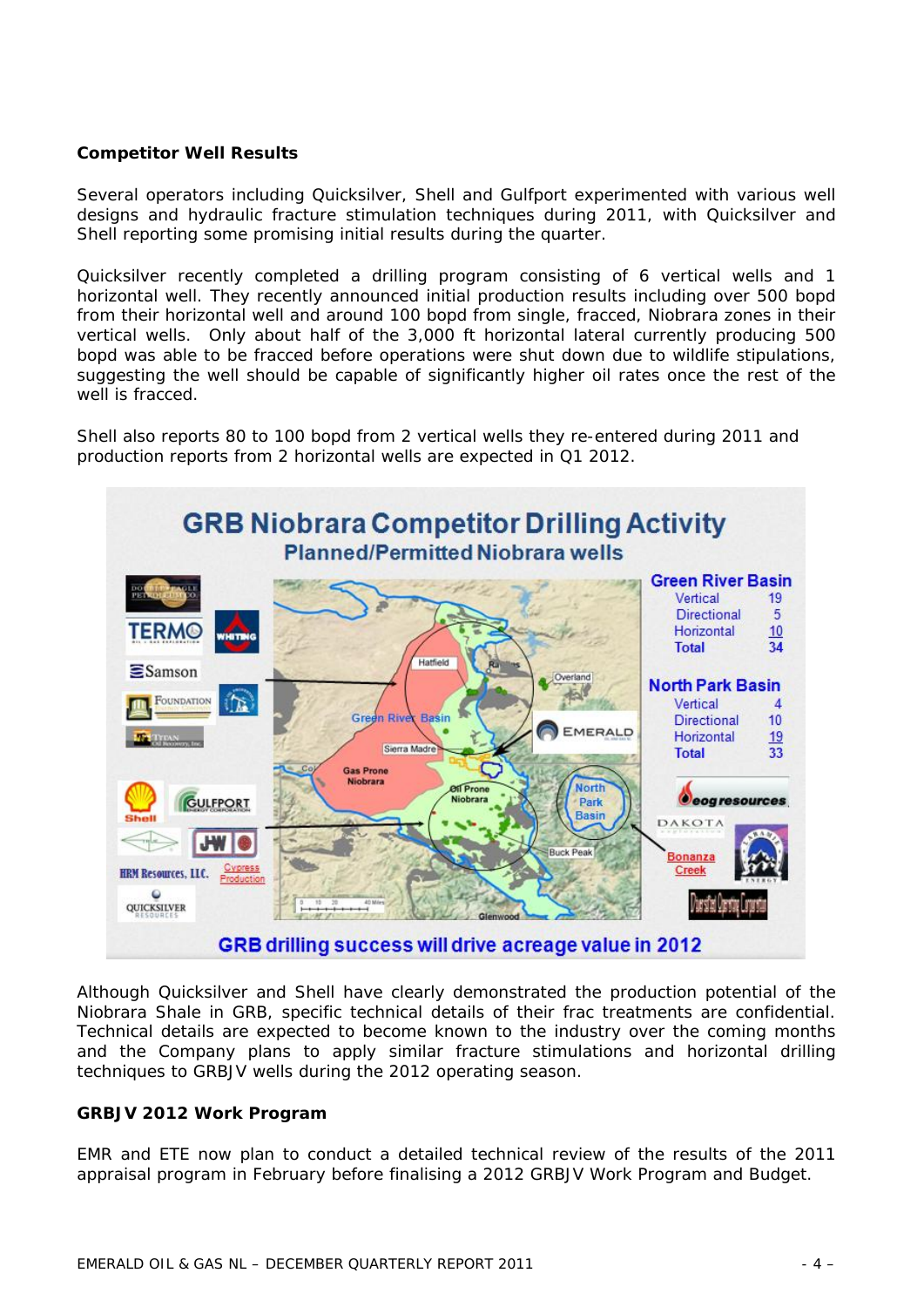Significant activities under consideration for the 2012 GRBJV work program include:

- drilling a number of new wells (including both horizontal oil producers and vertical appraisal wells)
- re-entry of the 3 vertical wells drilled in 2011 and other existing wells to selectively treat unstimulated intervals and/or drill and frac horizontal laterals from these wells
- additional 2D and 3D seismic acquisition
- field production infrastructure expansion to accommodate the increasing oil and gas production anticipated from Niobrara drilling.

#### **Additional GRB Acreage**

On 22 December 2011, Entek announced it had entered into an agreement to acquire an additional 28,000 gross (19,000 net) lease acres adjacent to the GRBJV's current lease holding for a consideration of \$2.5m, subject to due diligence. On closing, the GRBJV would have over 110,000 gross acres (91,000 net acres). Under the terms of the Area of Mutual Agreement (AMI), Entek will be obliged to offer the Company a 45% interest in the acreage acquired for a proportional consideration. The Company would hold well in excess of 40,000 net acres if it elects to participate.

Details of the acreage acquisition are confidential at this stage, but the map below, from Entek's 22 December ASX announcement shows the geographic extent of the GRBJV's acreage position, should the acquisition complete as planned.

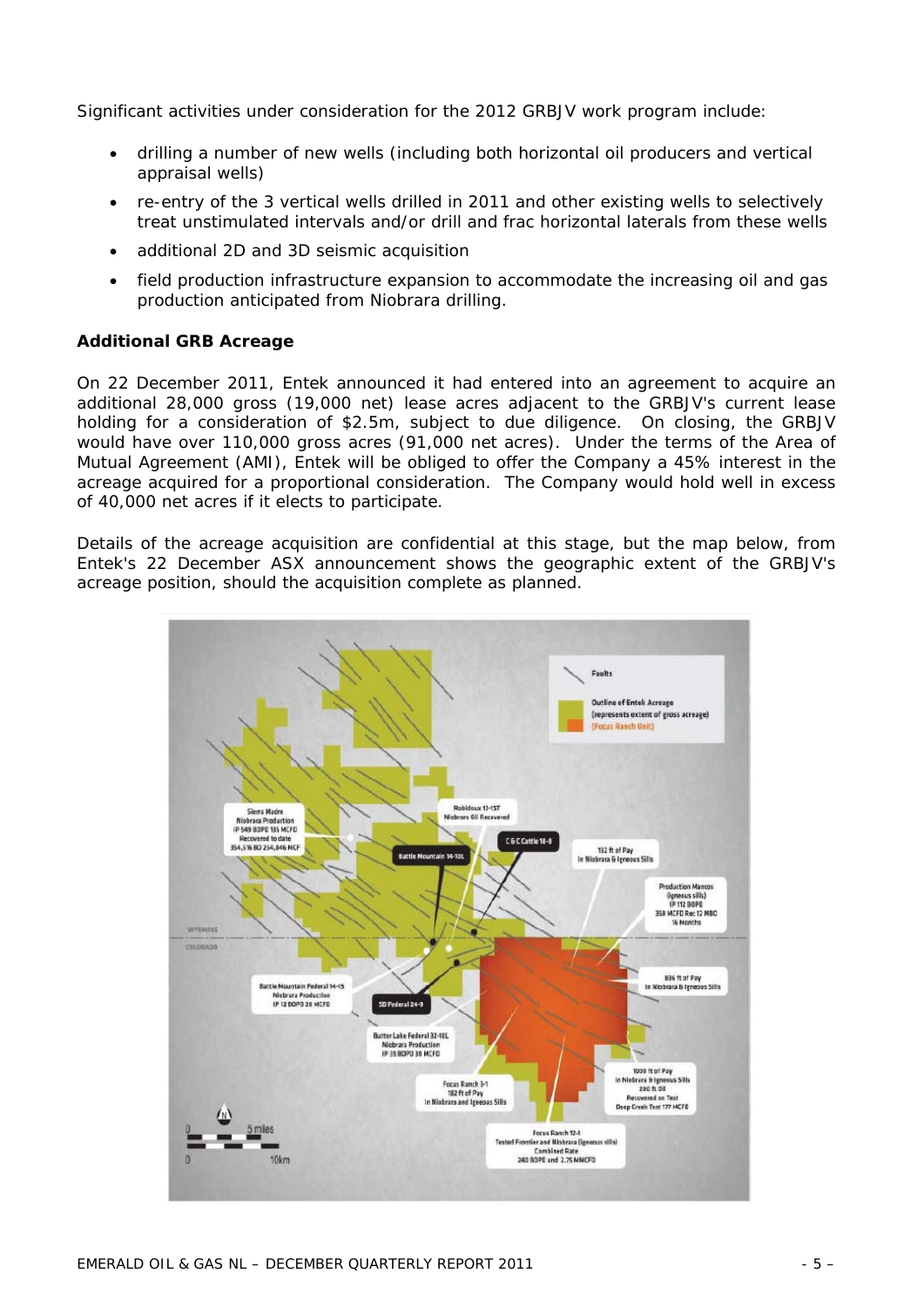**Appalachian Gas - Magoffin County, Kentucky**   *(Emerald 75% Equity Interest in Kentucky Energy Partners LLC)* 

#### **Highlights:**

 **Additional KEP wells awaiting hookup in anticipation of sour gas plant operation.** 

**LOCATION** 



Emerald's Appalachian gas operations are operated through Kentucky Energy Partners, a company 75% owned by Emerald. KEP currently holds 2500 lease acres with 29 existing wells potentially capable of gas production, an 8 mile long gas gathering pipeline and gas conditioning/compression facilities.

KEP wells with low levels of  $H_2S$  are currently tied into the Beetree pipeline. Compression and small scale sour gas treatment to remove H<sub>2</sub>S from the gas stream allows Beetree gas production to be sold into the gas sales system. Gas production is currently approximately 200 Mcfd through KEP's existing facilities.

A new sour gas plant with the ability to process higher  $H_2S$  gas from all KEP wells is being commissioned by another Operator in the area and KEP is currently finalising gas processing and transportation terms. Over 2 MMcfd wellhead production potential has been identified to date from flow tests on KEP wells.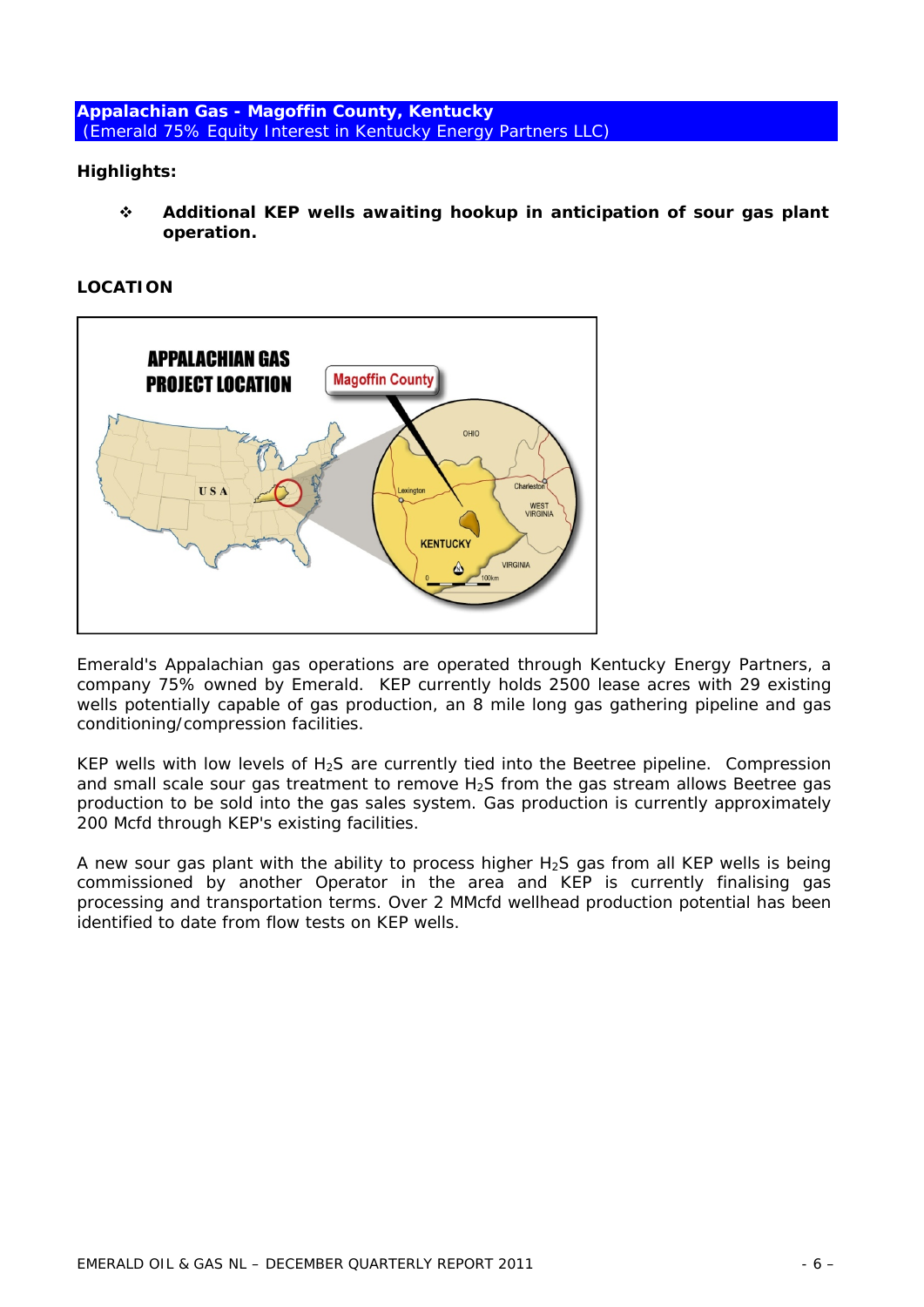# **Corporate**

At 31 December 2011 the Group had \$942,000 cash on hand.

Share placement well progressed, raising up to AUD\$5M

The Company made the following announcements during the quarter and up to the date of this quarterly report:

| Date       | Headline                                                      |
|------------|---------------------------------------------------------------|
| 11/01/2012 | Appendix 3B                                                   |
| 11/01/2012 | EMR SECONDARY TRADING NOTICE PURSUANT TO SECTION 708A(5)      |
| 10/01/2012 | Substantial oil prod`n from Niobrara Shale wells near EMR     |
| 9/01/2012  | Change of Director's Interest Notice App 3Y                   |
| 3/01/2012  | EMR Secondary trading notice pursuant to section 708a(5)      |
| 3/01/2012  | Appendix 3B                                                   |
| 21/12/2011 | ETE - 2011 Niobrara Appraisal Program Update                  |
| 20/12/2011 | Change of Director's Interest Notice                          |
| 16/12/2011 | Emerald Capital Raising and Company Update                    |
| 28/11/2011 | Initiation of Coverage with Hartleys                          |
| 14/11/2011 | ETE: Entek Increases Acreage Position in Niobrara Shale Proj. |
| 11/11/2011 | <b>Results of Meeting</b>                                     |
| 1/11/2011  | Quarterly Activities and Cash Flow Report                     |
| 28/10/2011 | Becoming a substantial holder                                 |
| 21/10/2011 | ETE: Niobrara Shale Oil Project Appraisal Program Update      |
| 18/10/2011 | Revised Proxy Form for Annual General Meeting                 |
| 12/10/2011 | Notice of Annual General Meeting/Proxy Form                   |
| 6/10/2011  | <b>Emerald Implements Growth Strategy</b>                     |
| 5/10/2011  | <b>Emerald Appoint new Directors</b>                          |
|            |                                                               |

For more information please contact:

#### **MIKE KRZUS Managing Director**

Tel: +618 9482 0510 *mkrzus@emeraldoilandgas.com*

#### **About Emerald Oil & Gas NL**

Emerald Oil & Gas NL (ASX: EMR, EMRO) was listed on the ASX in June 2006. Emerald Oil & Gas NL is a petroleum exploration and production company based in Perth, Australia. The Company holds interests in exploration and production operations in the USA (Colorado, Wyoming, Kentucky and Texas) and offshore Western Australia. Emerald's main focus is its large Green River Basin acreage holding over the Niobrara Continuous Shale Oil accumulation in Colorado and Wyoming. Emerald plans to use its position in the Green River Basin as a foundation on which to build a company focused on unconventional resource plays in the Rocky Mountain region.

*Statements regarding Emerald's plans with respect to its petroleum properties are forward-looking statements. There can be no assurance that Emerald's plans for development of its petroleum properties will proceed as currently expected. There can be no assurance that Emerald will be able to confirm the presence of additional petroleum deposits, that any discovery will prove to be economic or that an oil or gas field will successfully be developed on any of Emerald's petroleum properties.*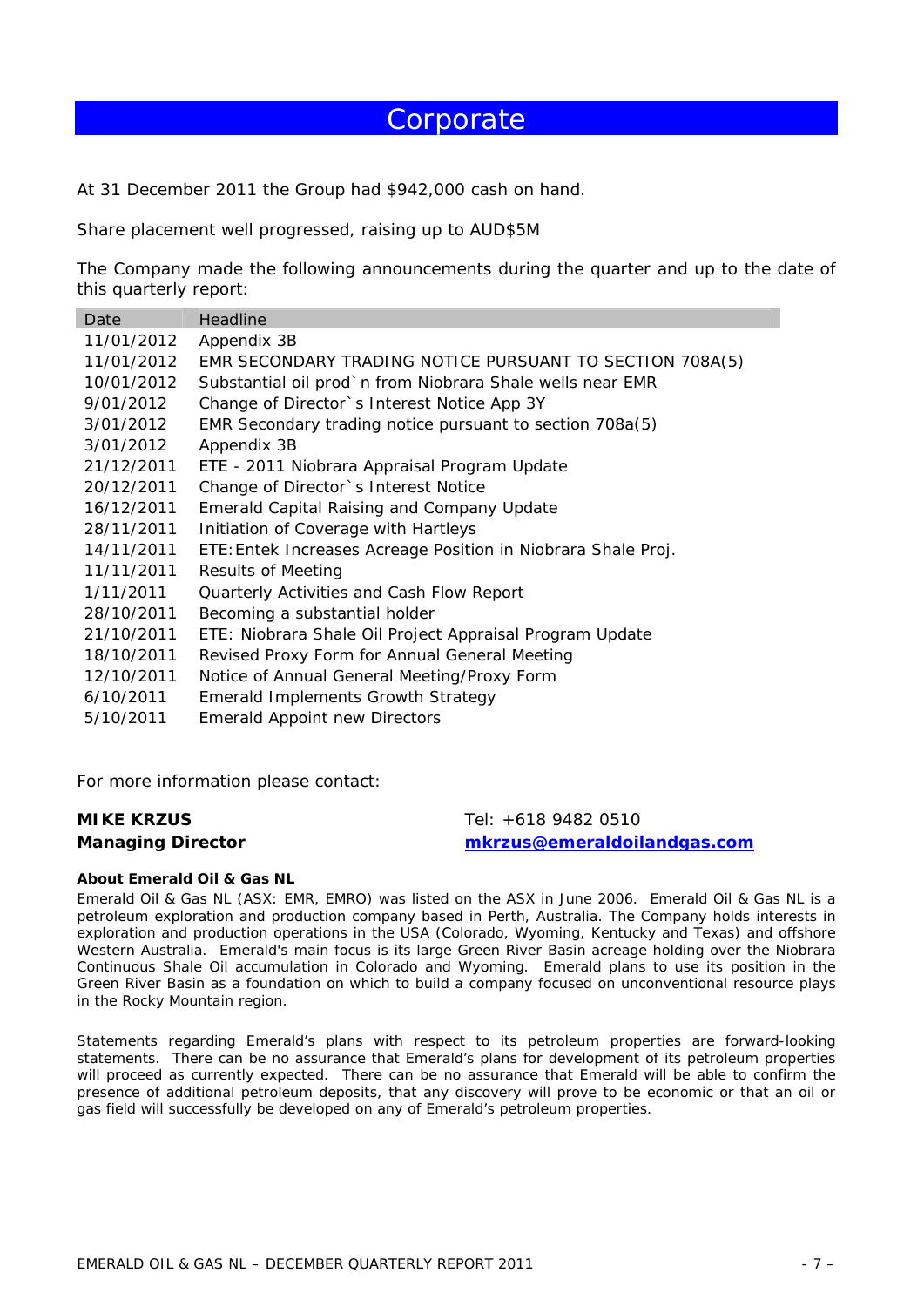# **Appendix 5B**

## **Mining exploration entity quarterly report**

Name of entity

Emerald Oil & Gas NL

ABN ABN Cuarter ended ("current quarter") 009 795 046 31 December 2011

#### **Consolidated statement of cash flows**

|                                            |                                              | Current quarter | Year to date |  |
|--------------------------------------------|----------------------------------------------|-----------------|--------------|--|
| Cash flows related to operating activities |                                              | \$A'000         | (6 months)   |  |
|                                            |                                              |                 | \$A'000      |  |
| 1.1                                        | Receipts from product sales and related      | 67              | 235          |  |
|                                            | debtors                                      |                 |              |  |
| 1.2                                        | Payments for:                                |                 |              |  |
|                                            | (a) exploration and evaluation               | (3, 552)        | (6, 522)     |  |
|                                            | (b) development                              | (116)           | (263)        |  |
|                                            | (c) production                               | (1,629)         | (1, 947)     |  |
|                                            | (d) administration                           | (120)           | (286)        |  |
| 1.3                                        | Dividends received                           |                 |              |  |
| 1.4                                        | Interest and other items of a similar nature |                 |              |  |
|                                            | received                                     | 19              | 85           |  |
| 1.5                                        | Interest and other costs of finance paid     |                 |              |  |
| 1.6                                        | Income taxes paid                            |                 |              |  |
| 1.7                                        | Other (provide details if material)          |                 |              |  |
|                                            | US legal expenses                            | (95)            | (155)        |  |
|                                            | <b>Net Operating Cash Flows</b>              | (5, 426)        | (8, 853)     |  |
|                                            |                                              |                 |              |  |
|                                            | Cash<br>flows<br>related<br>investing<br>to  |                 |              |  |
|                                            | activities                                   |                 |              |  |
| 1.8                                        | Payment for purchases of:                    |                 |              |  |
|                                            | (a) prospects                                |                 |              |  |
|                                            | (b) equity investments                       |                 |              |  |
|                                            | (c) other fixed assets                       |                 | (19)         |  |
| 1.9                                        | Proceeds from sale of:                       |                 |              |  |
|                                            | (a) prospects                                |                 |              |  |
|                                            | (b) equity investments                       |                 |              |  |
|                                            | (c) other fixed assets                       | 19              | 19           |  |
| 1.10                                       | Loans to other entities                      |                 |              |  |
| 1.11                                       | Loans repaid by other entities               |                 |              |  |
| 1.12                                       | Other (provide details if material)          |                 |              |  |
|                                            | Settlement of NOXXE claim                    |                 | 374          |  |
|                                            | Net investing cash flows                     | 19              | 374          |  |
| 1.13                                       | Total operating and investing cash flows     |                 |              |  |
|                                            | (carried forward)                            | (5, 407)        | (8, 479)     |  |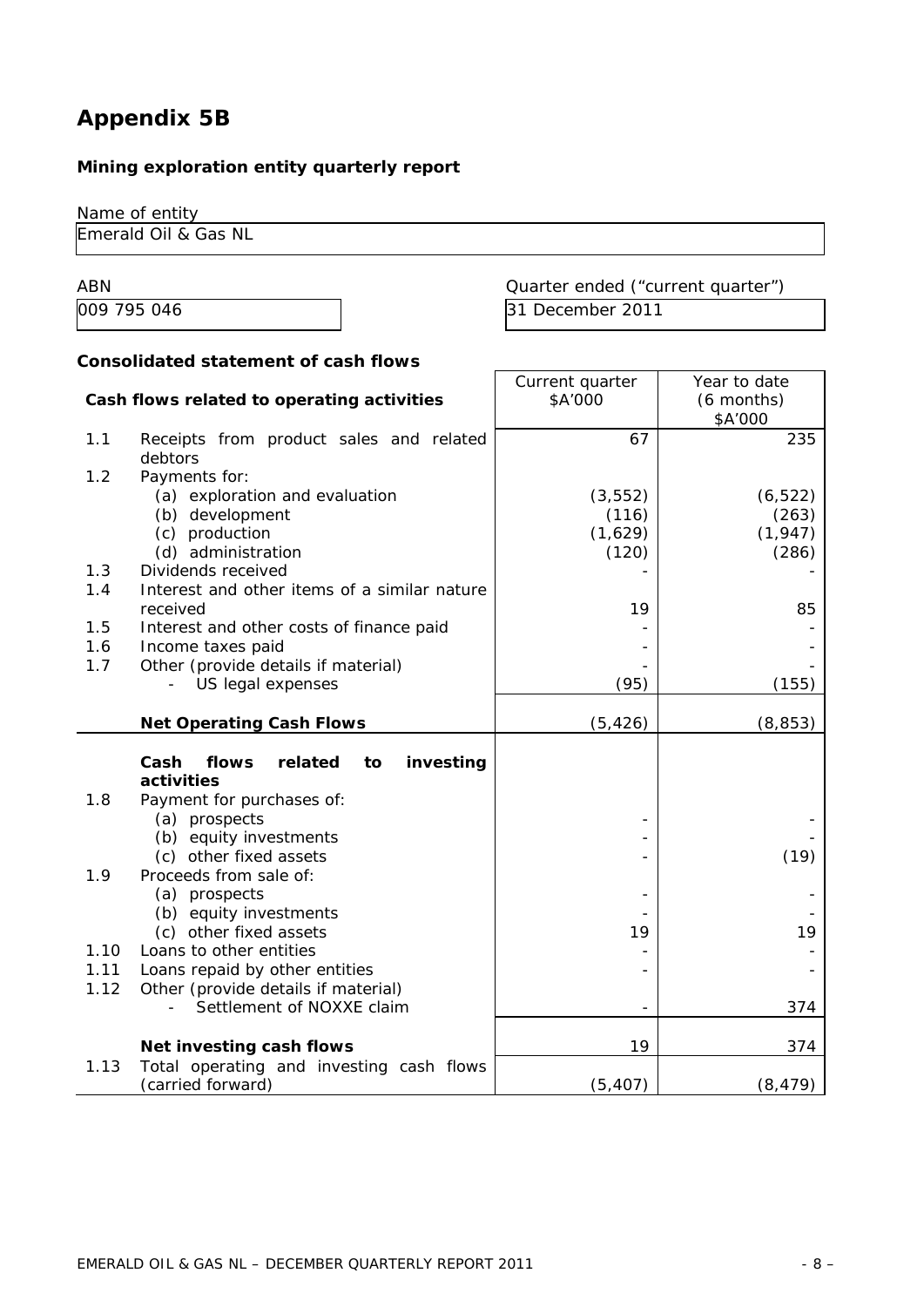| 1.13 | Total operating and investing cash flows<br>(brought forward) | (5, 407) | (8, 479) |
|------|---------------------------------------------------------------|----------|----------|
|      | related<br>Cash<br>financing<br>flows<br>to<br>activities     |          |          |
| 1.14 | Proceeds from issues of shares, options,                      |          |          |
|      | etc.                                                          | 670      | 670      |
| 1.15 | Proceeds from sale of forfeited shares                        |          |          |
| 1.16 | Proceeds from borrowings                                      |          |          |
| 1.17 | Repayment of borrowings                                       |          |          |
| 1.18 | Dividends paid                                                |          |          |
| 1.19 | Other - Capital Raising Costs                                 |          |          |
| 1.20 | Other - Subscriptions received                                |          |          |
|      | Net financing cash flows                                      |          |          |
|      |                                                               |          |          |
|      | Net increase (decrease) in cash held                          | (4, 737) | (7, 809) |
| 1.20 | Cash at beginning of quarter/year to date                     | 5,410    | 8,385    |
| 1.21 | Exchange rate adjustments to item 1.20                        | 251      | 348      |
| 1.22 | Cash at end of quarter                                        | 924      | 924      |

#### **Payments to directors of the entity and associates of the directors Payments to related entities of the entity and associates of the related entities**

|      |                                                                       | Current quarter<br>\$A'000 |
|------|-----------------------------------------------------------------------|----------------------------|
| 1.23 | Aggregate amount of payments to the parties included in<br>item $1.2$ | 161                        |
| 1.24 | Aggregate amount of loans to the parties included in item<br>1.10     | Nil                        |

#### 1.25 Explanation necessary for an understanding of the transactions

The amount above includes payments to directors and to companies associated with John Hannaford, Jeremy Shervington, Nathan Featherby and McAndrew Rudisill for this quarter and previous quarters.

Payments to Ventnor Capital, a company associated with John Hannaford relate to the provision of consulting fees, company secretarial services, accounting and bookkeeping, and the provision serviced offices on commercial terms.

Payments to Jeremy Shervington Legal Practice relate to the provision of legal services on commercial terms.

#### **Non-cash financing and investing activities**

- 2.1 Details of financing and investing transactions which have had a material effect on consolidated assets and liabilities but did not involve cash flows
- 2.2 Details of outlays made by other entities to establish or increase their share in projects in which the reporting entity has an interest

N/A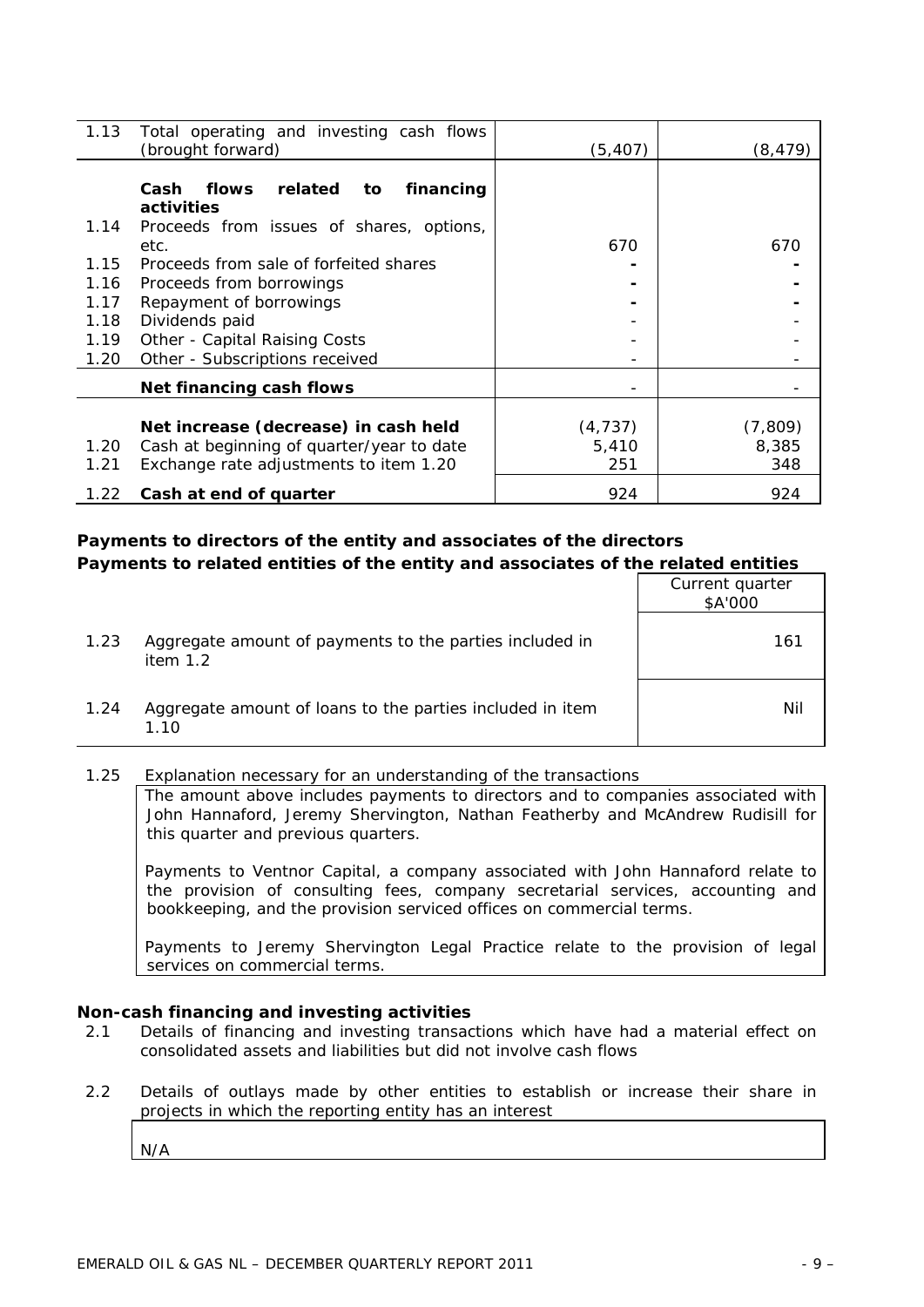#### **Financing facilities available**

*Add notes as necessary for an understanding of the position.* 

|     |                             | Amount available<br>\$A'000 | Amount used<br>\$A'000   |
|-----|-----------------------------|-----------------------------|--------------------------|
| 3.1 | Loan facilities             |                             | $\overline{\phantom{0}}$ |
| 3.2 | Credit standby arrangements |                             | -                        |

#### **Estimated cash outflows for next quarter**

| EStimated cash bathows for next quarter |                            |         |  |  |
|-----------------------------------------|----------------------------|---------|--|--|
|                                         |                            | \$A'000 |  |  |
| 4.1                                     | Exploration and evaluation | 2,150   |  |  |
| 4.2                                     | Development                | 450     |  |  |
| 4.3                                     | Production                 | 100     |  |  |
| 4.4                                     | Administration             | 500     |  |  |
|                                         |                            |         |  |  |
|                                         | Total                      | 3,200   |  |  |

#### **Reconciliation of cash**

| Reconciliation of cash at the end of the quarter (as<br>shown in the consolidated statement of cash flows)<br>to the related items in the accounts is as follows. |                                           | Current quarter<br>\$A'000 | Previous quarter<br>\$A'000 |
|-------------------------------------------------------------------------------------------------------------------------------------------------------------------|-------------------------------------------|----------------------------|-----------------------------|
| 5.1                                                                                                                                                               | Cash on hand and at bank                  | 942                        | 5,410                       |
| 5.2                                                                                                                                                               | Deposits at call                          |                            |                             |
| 5.3                                                                                                                                                               | Bank overdraft                            |                            |                             |
| 5.4                                                                                                                                                               | Other (provide details)                   |                            |                             |
|                                                                                                                                                                   | Total: cash at end of quarter (item 1.22) | 942                        | 5,410                       |

#### **Changes in interests in mining tenements**

|     |                                                                     | Tenement<br>reference | Nature of<br>interest<br>(note (2)) | Interest at<br>beginning of<br>quarter | Interest at<br>end of<br>quarter |
|-----|---------------------------------------------------------------------|-----------------------|-------------------------------------|----------------------------------------|----------------------------------|
| 6.1 | Interests in mining<br>tenements relinquished,<br>reduced or lapsed |                       |                                     |                                        |                                  |
| 6.2 | Interests in mining<br>tenements acquired or<br>increased           |                       |                                     |                                        |                                  |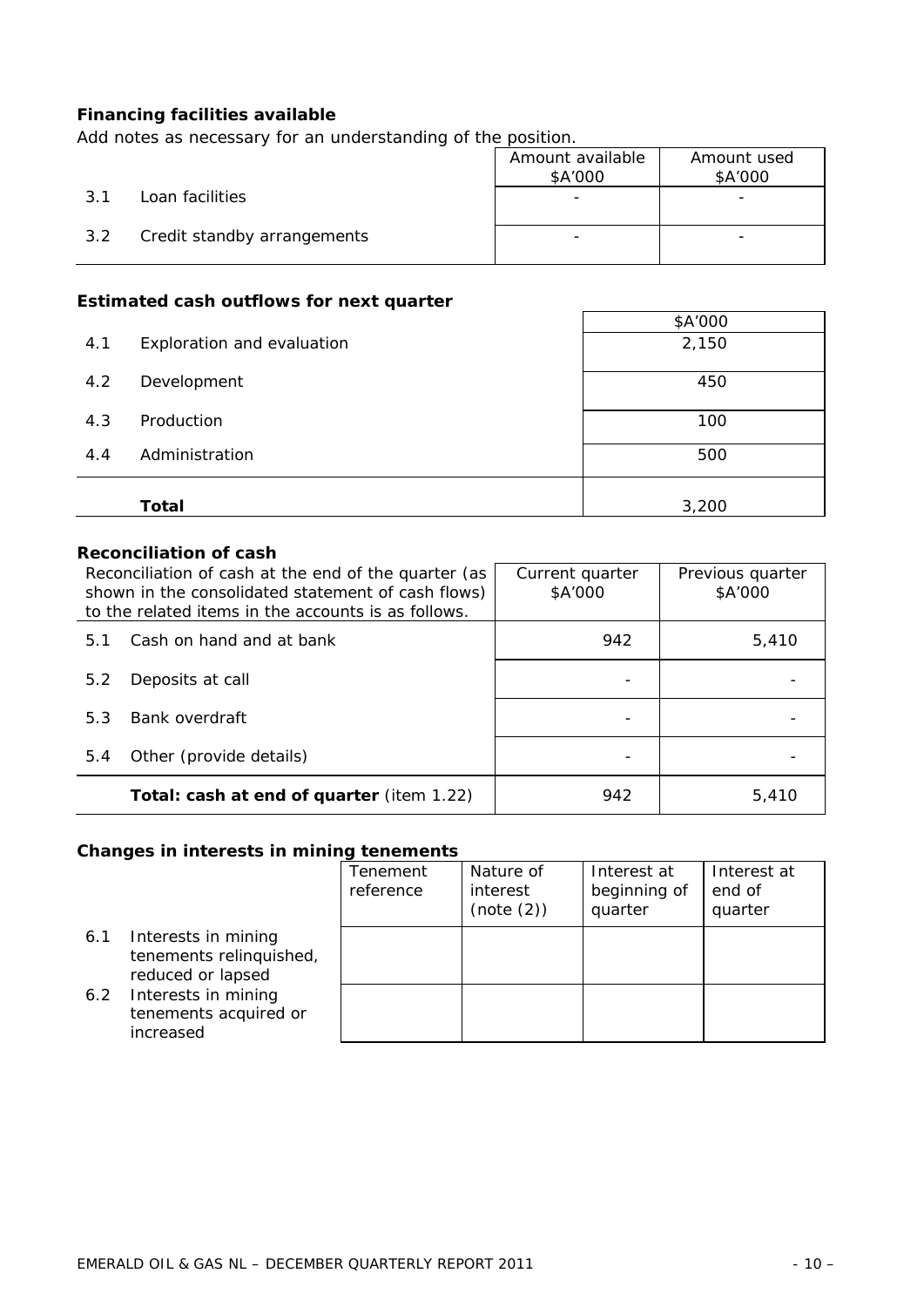### **Issued and quoted securities at end of current quarter**

*Description includes rate of interest and any redemption or conversion rights together with prices and dates.* 

|              |                                                                                                                                         | Total number                                                       | Number      | Issue price                                                      | Amount paid                                                             |
|--------------|-----------------------------------------------------------------------------------------------------------------------------------------|--------------------------------------------------------------------|-------------|------------------------------------------------------------------|-------------------------------------------------------------------------|
|              |                                                                                                                                         |                                                                    | quoted      | per security<br>(cents)                                          | up per<br>security                                                      |
|              |                                                                                                                                         |                                                                    |             |                                                                  | (cents)                                                                 |
| 7.1          | Preference + securities<br>(description)                                                                                                |                                                                    |             |                                                                  |                                                                         |
| 7.2          | Changes during quarter<br>(a) Increases through<br>issues<br>(b) Decreases through<br>returns of capital, buy-<br>backs, redemptions    |                                                                    |             |                                                                  |                                                                         |
| 7.3          | +Ordinary securities                                                                                                                    | 799,409,196                                                        | 799,409,196 |                                                                  |                                                                         |
| 7.4          | Changes during quarter<br>(a) Increases through<br>issues                                                                               | 14,100,000                                                         | 14,100,000  | 3 cent                                                           |                                                                         |
|              | (b) Increases through<br>conversion of options<br>(c) Release from escrow<br>(d) Decreases through<br>returns of capital, buy-<br>backs |                                                                    |             |                                                                  |                                                                         |
| 7.5          | +Convertible debt<br>securities (description)                                                                                           |                                                                    |             |                                                                  |                                                                         |
| 7.6          | Changes during quarter<br>(a) Increases through<br><b>issues</b><br>(b) Decreases through<br>securities matured,<br>converted           |                                                                    |             |                                                                  |                                                                         |
| 7.7          | <b>Options</b> (description and<br>conversion factor)                                                                                   | 5,000,000<br>11,661,115<br>78,744,568<br>117,600,000<br>50,000,000 | 78,744,568  | Exercise price<br>\$0.10<br>\$0.10<br>\$0.05<br>\$0.05<br>\$0.05 | Expiry date<br>31/03/14<br>30/06/12<br>31/08/12<br>30/04/12<br>28/06/14 |
| 7.8          | Issued during quarter                                                                                                                   |                                                                    |             |                                                                  |                                                                         |
| 7.9          | Exercised during quarter                                                                                                                |                                                                    |             |                                                                  |                                                                         |
| 7.10<br>7.11 | Expired during quarter<br><b>Debentures</b>                                                                                             |                                                                    |             |                                                                  |                                                                         |
|              | (totals only)                                                                                                                           |                                                                    |             |                                                                  |                                                                         |
| 7.12         | <b>Unsecured notes (totals</b><br>only)                                                                                                 |                                                                    |             |                                                                  |                                                                         |